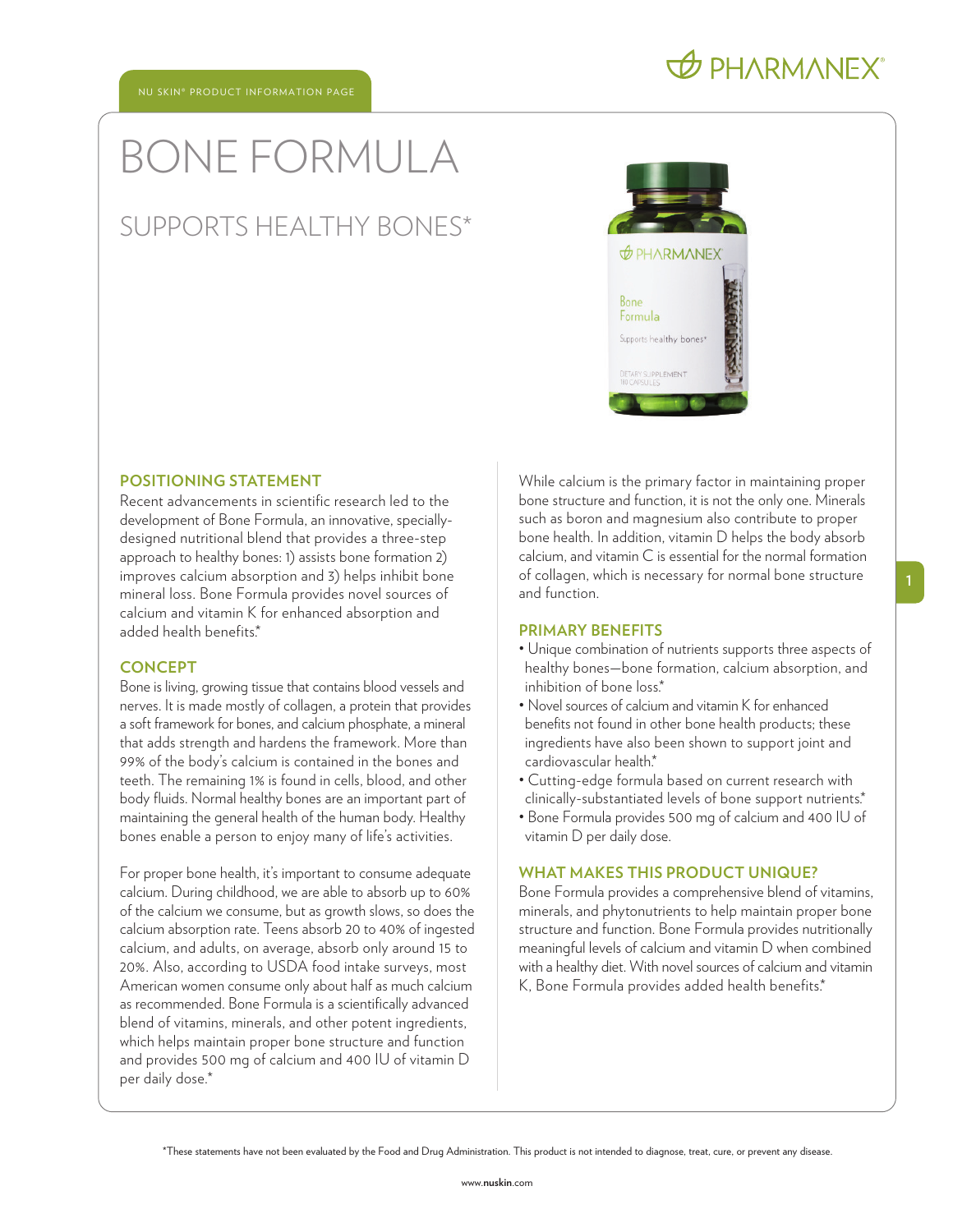## BONE FORMULA

#### **WHO SHOULD USE THIS PRODUCT?**

This product is intended for individuals who want to maintain the proper structure and function of healthy bones. Adequate calcium intake is linked to good bone health by slowing bone loss in menopausal or middle-aged women, persons with a family history of bone health concerns, and elderly men and women<sup>\*</sup>

#### **DID YOU KNOW?**

**2**

- Postmenopausal women, individuals with lactose intolerance, or vegans are at highest risk for inadequate calcium intake
- Compared to children 6 to 12 years of age, teenagers 13 to 17 years of age consume 124% more soda and 20% less milk
- More than 40 million Americans are affected by—or are at high risk for—reduced bone density
- Healthcare costs for bone-related conditions far exceed \$30 billion per year
- Most women achieve peak bone mass around 20 years of age

#### **FREQUENTLY ASKED QUESTIONS**

What sources of calcium does Bone Formula provide? Bone Formula blends three excellent sources of calcium (lithothamnion, calcium malate, and calcium ascorbate). Lithothamnion is a new, exciting source of calcium derived from mineralized seaweed that can only be found in certain sub-oceanic locations throughout the world. During its life cycle, this unique seaweed absorbs nutrients from the clear, cold, pollution free, mineral-rich Atlantic waters. This all-natural plant source of minerals contains important levels of key bone nutrients such as calcium and magnesium. Calcium malate and calcium ascorbate provide complementary sources of calcium that are bioavailable and well-tolerated. Calcium supplementation can promote healthy bone formation in young adults and support healthy bone integrity in the elderly.\*

#### What is the role of vitamin K2 in Bone Formula?

Bone Formula delivers a special form of vitamin K known as menaquinone, or vitamin K2. Studies have shown that K2 is more active than vitamin K1 in maintaining bone health. Vitamin K2 also delivers cardiovascular benefits, a benefit not found in regular vitamin K1.\* A recent study investigated the effects of vitamin K1 as compared to vitamin K2 in two European populations; the group that consumed vitamin K2 showed bone health benefits that continued to increase throughout the study, whereas the efficacy of K1 plateaued within a few days.

#### Why is vitamin D included in Bone Formula?

The role of vitamin D in calcium and bone metabolism is well established. There are a number of clinical trials documenting the benefits of supplemental vitamin D for maintaining normal bone health and calcium metabolism, especially in the elderly. Although vitamin D is produced in the skin upon sunlight exposure, marginal vitamin D status is common—especially in the elderly living in the northern latitudes of the U.S. and Canada. As a result, vitamin D supplementation from multivitamins in the amount of 400 IU daily is recommended.

#### What is the role of magnesium in Bone Formula?

Magnesium is the second most abundant bone mineral and appears to be as important for bone health as calcium, especially as marginal or inadequate magnesium intake is a significant concern in the U.S. Magnesium is involved in the regulation of calcium transport and metabolism and, as such, assumes a key role in bone formation.

#### Is Bone Formula safe?

Bone Formula is safe and there are no known adverse reactions when taken at the recommended dosage.

#### **DIRECTIONS FOR USE**

Take three (3) capsules with eight (8) ounces of liquid with your morning and evening meals. Store in a cool, dry place.

#### **WARNINGS**

Keep out of reach of children. Consult a physician prior to use if pregnant or lactating, or using prescription medication. Discontinue use of this product 2 weeks prior to and after surgery. Discontinue use and consult a physician if any adverse reactions occur. Do not use if safety seal is broken or missing.

#### **GUARANTEE**

No added sugar, salt, wheat, yeast or dairy products. No preservatives, artificial colors, or flavors.